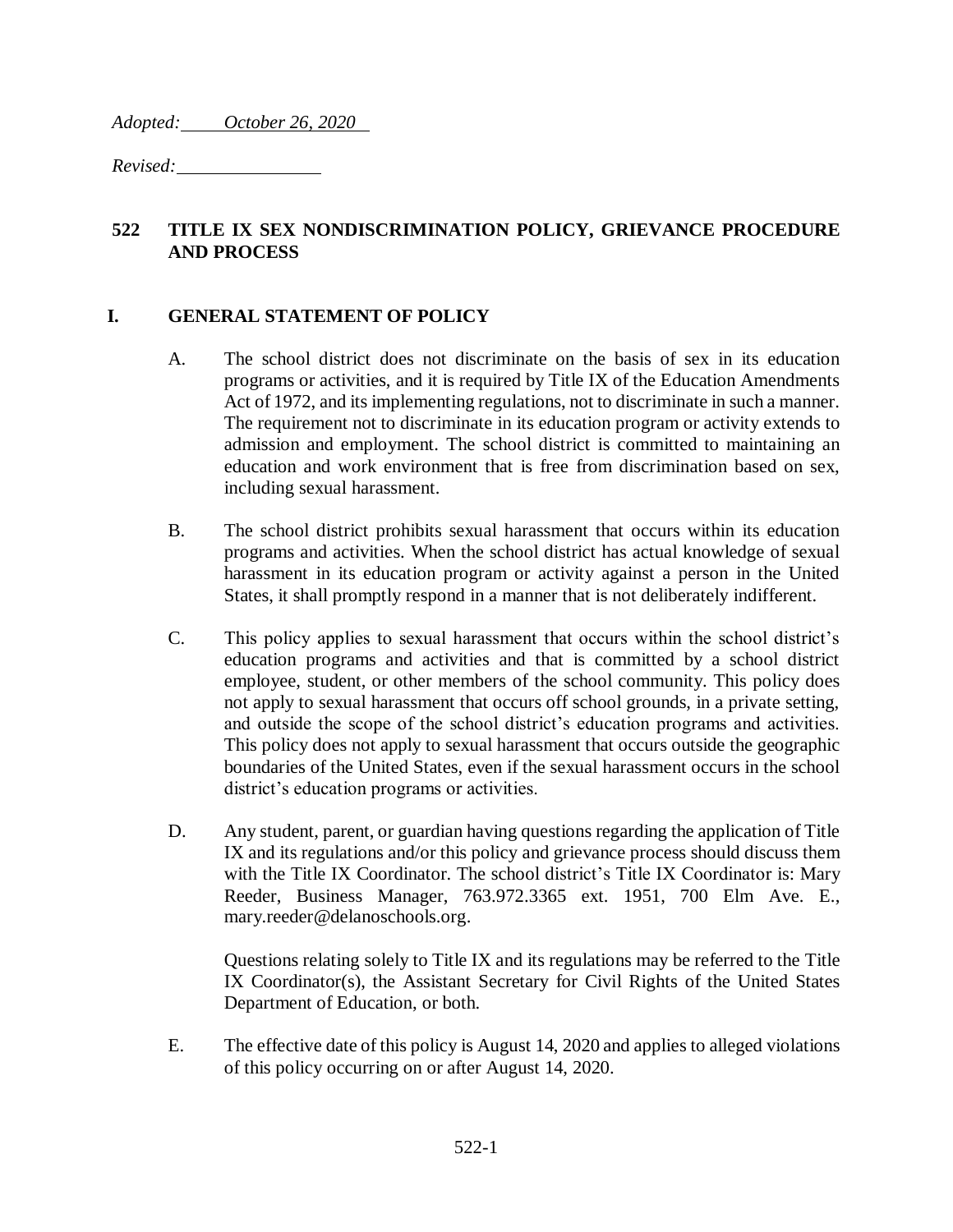## **II. DEFINITIONS**

- A. "Actual knowledge" means notice of sexual harassment or allegations of sexual harassment to the school district's Title IX Coordinator or to any employee of the school district. Imputation of knowledge based solely on vicarious liability or constructive notice is insufficient to constitute actual knowledge. This standard is not met when the only official of the school district with actual knowledge is the respondent.
- B. "Complainant" means a person who is alleged to be the victim of conduct that could constitute sexual harassment under Title IX. A Title IX Coordinator who signs a formal complaint is not a complainant unless the Title IX Coordinator is alleged to be the victim of the conduct described in the formal complaint.
- C. "Day" or "days" means, unless expressly stated otherwise, business days (i.e. day(s) that the school district office is open for normal operating hours, Monday - Friday, excluding State-recognized holidays).
- A. "Deliberately indifferent" means clearly unreasonable in light of the known circumstances. The school district is deliberately indifferent only if its response to sexual harassment is clearly unreasonable in light of the known circumstances.
- B. "Education program or activity" means locations, events, or circumstances for which the school district exercises substantial control over both the respondent and the context in which the sexual harassment occurs and includes school district education programs or activities that occur on or off of school district property.
- C. "Formal complaint" means a document filed by a complainant or signed by the Title IX Coordinator alleging sexual harassment against a respondent and requesting that the school district investigate the allegation of sexual harassment.
	- 1. A formal complaint filed by a complainant must be a physical document or an electronic submission. The formal complaint must contain the complainant's physical or digital signature, or otherwise indicate that the complainant is the person filing the formal complaint, and must be submitted to the Title IX Coordinator in person, by mail, or by email.
	- 2. A formal complaint shall state that, at the time of filing the formal complaint, the complainant was participating in, or attempting to participate in, an education program or activity of the school district with which the formal complaint is filed.
- D. "Informal resolution" means options for resolving a formal complaint that do not involve a full investigation and adjudication. Informal resolution may encompass a broad range of conflict resolution strategies, including mediation or restorative justice.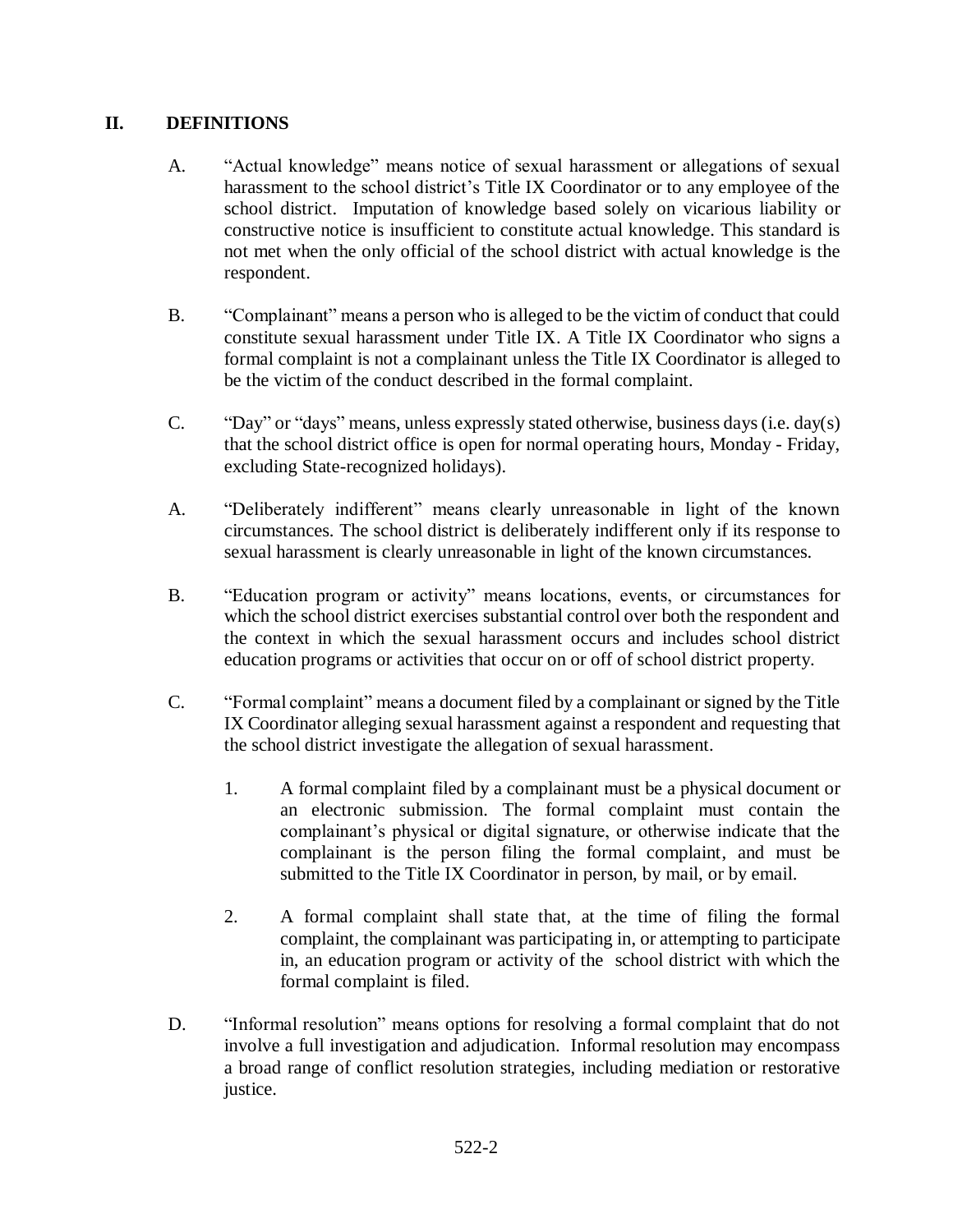- E. "Relevant questions" and "relevant evidence" are questions, documents, statements, or information that are related to the allegations raised in a formal complaint. Relevant evidence includes evidence that is both inculpatory and exculpatory. Questions and evidence about the complainant's sexual predisposition or prior sexual behavior are not relevant, unless such questions and evidence about the complainant's prior sexual behavior are offered to prove that someone other than the respondent committed the conduct alleged by the complainant, or if the questions and evidence concern specific incidents of the complainant's prior sexual behavior with respect to the respondent and are offered to prove consent.
- F. "Remedies" means actions designed to restore or preserve the complainant's equal access to education after a respondent is found responsible. Remedies may include the same individualized services that constitute supportive measures, but need not be non-punitive or non-disciplinary, nor must they avoid burdening the respondent.
- G. "Respondent" means an individual who has been reported to be the perpetrator of conduct that could constitute sexual harassment under Title IX.
- H. "Sexual harassment" means any of three types of misconduct on the basis of sex that occurs in a school district education program or activity and is committed against a person in the United States:
	- 1. *Quid pro quo* harassment by a school district employee (conditioning the provision of an aid, benefit, or service of the school district on an individual's participation in unwelcome sexual conduct);
	- 2. Unwelcome conduct that a reasonable person would find so severe, pervasive, and objectively offensive that it denies a person equal educational access; or
	- 3. Any instance of sexual assault (as defined in the Clery Act, 20 U.S.C.  $§1092(f)(6)A(v)$ , dating violence, domestic violence, or stalking (as defined in the Violence Against Women Act, 34 U.S.C. §12291).
- I. "Supportive measures" means individualized services provided to the complainant or respondent without fee or charge that are reasonably available, non-punitive, non-disciplinary, not unreasonably burdensome to the other party, and designed to ensure equal educational access, protect safety, and deter sexual harassment. Supportive measures may include counseling, extensions of deadlines or other course-related adjustments, modifications of work or class schedules, alternative educational services as defined under Minn. Stat. § 121A.41, as amended, mutual restrictions on contact between the parties, changes in work locations, leaves of absence, increased security and monitoring of certain areas of the school district buildings or property, and other similar measures.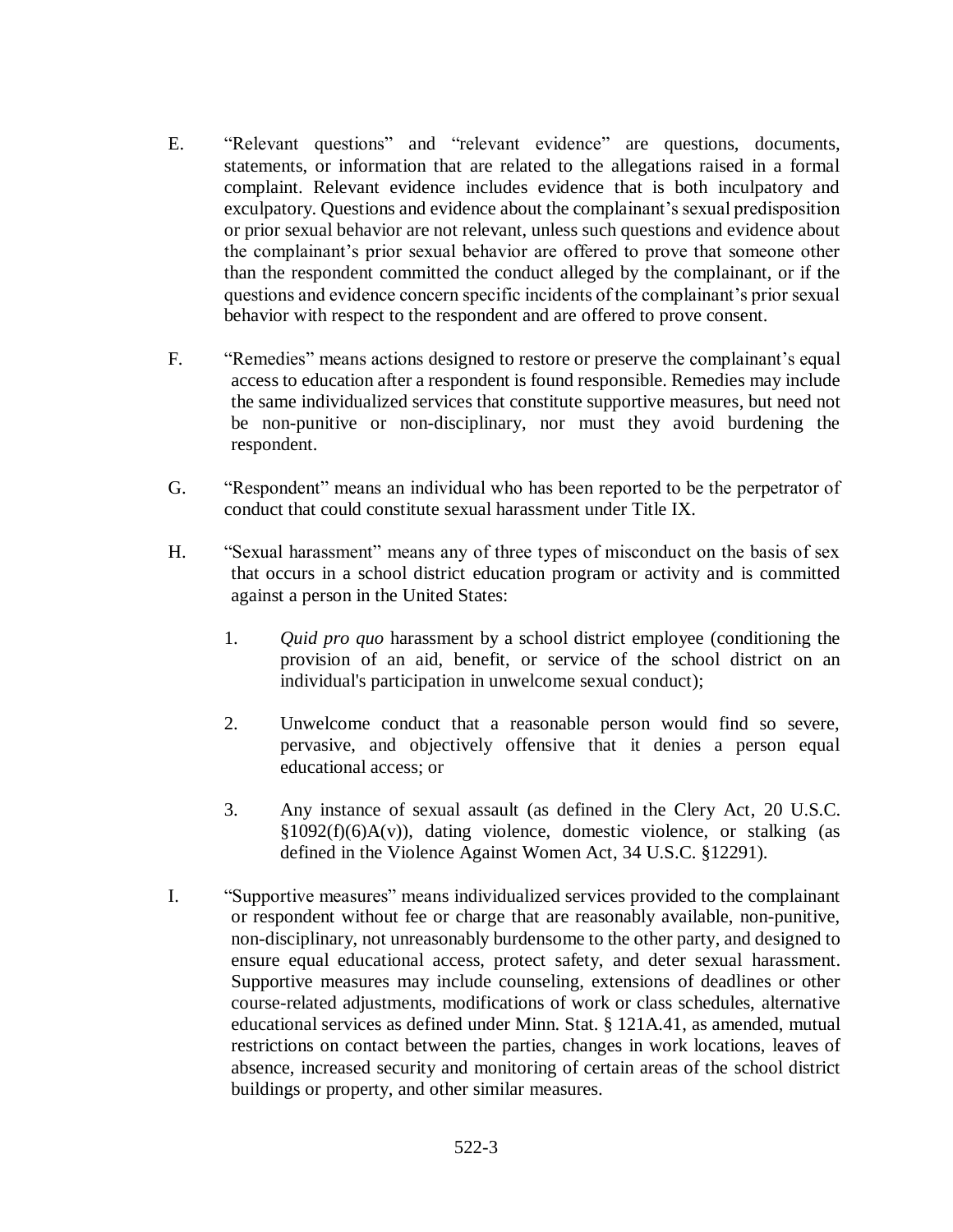- J. "Title IX Personnel" means any person who addresses, works on, or assists with the school district's response to a report of sexual harassment or formal complaint, and includes persons who facilitate informal resolutions. The following are considered Title IX Personnel:
	- 1. "Title IX Coordinator" means an employee of the school district that coordinates the school district's efforts to comply with and carry out its responsibilities under Title IX. The Title IX Coordinator is responsible for acting as the primary contact for the parties and ensuring that the parties are provided with all notices, evidence, reports, and written determinations to which they are entitled under this policy and grievance process. The Title IX Coordinator is also responsible for effective implementation of any supportive measures or remedies. The Title IX Coordinator must be free from conflicts of interest and bias when administrating the grievance process.
	- 2. "Investigator" means a person who investigates a formal complaint. The investigator of a formal complaint may not be the same person as the Decision-maker or the Appellate Decision-maker. The Investigator may be a school district employee, school district official, or a third party designated by the school district.
	- 3. "Decision-maker" means a person who makes a determination regarding responsibility after the investigation has concluded. The Decision-maker cannot be the same person as the Title IX Coordinator, the Investigator, or the Appellate Decision-maker.
	- 4. "Appellate Decision-maker" means a person who considers and decides appeals of determinations regarding responsibility and dismissals of formal complaints. The Appellate Decision-maker cannot be the same person as the Title IX Coordinator, Investigator, or Decision-maker. The Appellate Decision-maker may be a school district employee, or a third party designated by the school district.
	- 5. The superintendent of the school district may delegate functions assigned to a specific school district employee under this policy, including but not limited to the functions assigned to the Title IX Coordinator, Investigator, Decision-maker, Appellate Decision-maker, and facilitator of informal resolution processes, to any suitably qualified individual and such delegation may be rescinded by the superintendent at any time. The school district may also, in its discretion, appoint suitably qualified persons who are not school district employees to fulfill any function under this policy, including, but not limited to, Investigator, Decision-maker, Appellate Decision-maker, and facilitator of informal resolution processes.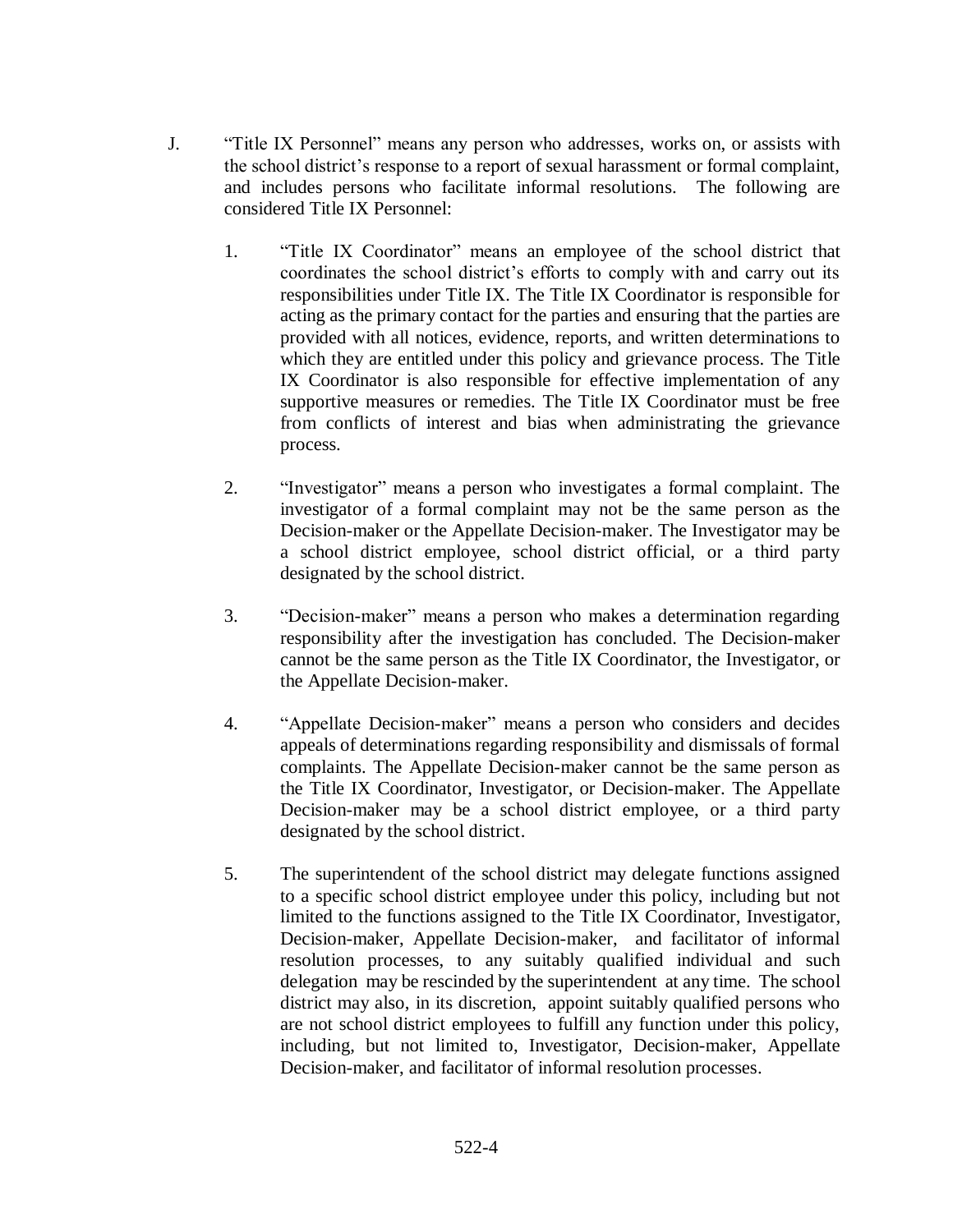### **III. BASIC REQUIREMENTS FOR GRIEVANCE PROCESS**

### A. Equitable Treatment

- 1. The school district shall treat complainants and respondents equitably. However, equality or parity with respect to supportive measures provided to complainants and respondents is not required.
- 2. The school district will not impose any disciplinary sanctions or take any other actions against a respondent that do not constitute supportive measures until it has completed this grievance process and the respondent has been found responsible.
- 3. The school district will provide appropriate remedies to the complainant any time a respondent is found responsible.
- B. Objective and Unbiased Evaluation of Complaints
	- 1. Title IX Personnel, including the Title IX Coordinator, Investigator, Decision-maker, and Appellate Decision-maker, shall be free from conflicts of interest or bias for or against complainants or respondents generally or a specific complainant or respondent.
	- 2. Throughout the grievance process, Title IX Personnel will objectively evaluate all relevant evidence, inculpatory and exculpatory, and shall avoid credibility determinations based solely on a person's status as a complainant, respondent, or witness.
- C. Title IX Personnel will presume that the respondent is not responsible for the alleged conduct until a determination regarding responsibility is made at the conclusion of the grievance process.
- D. Confidentiality

The school district will keep confidential the identity of any individual who has made a report or complaint of sex discrimination, including any individual who has made a report or filed a formal complaint of sexual harassment, any complainant, any individual who has been reported to be the perpetrator of sex discrimination, any respondent, and any witness, except as may be permitted by the Family Educational Rights and Privacy Act (FERPA), 20 U.S.C. § 1232g, or FERPA's regulations, and State law under Minn. Stat. § 13.32 34 C.F.R. Part 99, or as required by law, or to carry out the purposes of 34 C.F.R. Part 106, including the conduct of any investigation, hearing, or judicial proceeding arising thereunder (i.e., the school district's obligation to maintain confidentiality shall not impair or otherwise affect the complainants and respondents receipt of the information to which they are entitled with respect to the investigative record and determination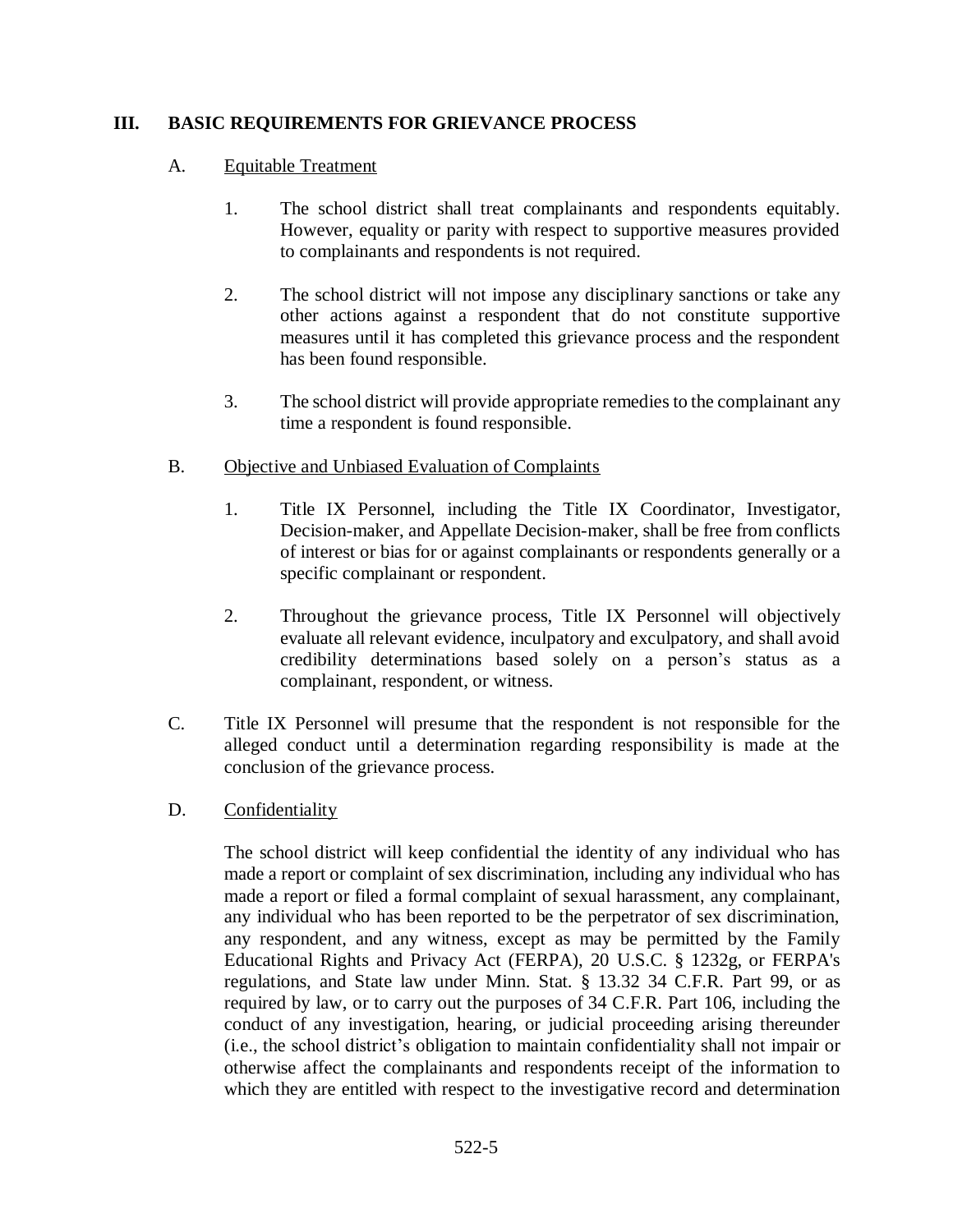of responsibility).

## E. Right to an Advisor; Right to a Support Person

Complainants and respondents have the right, at their own expense, to be assisted by an advisor of their choice during all stages of any grievance proceeding, including all meetings and investigative interviews. The advisor may be, but is not required to be, an attorney. In general, an advisor is not permitted to speak for or on behalf of a complainant or respondent, appear in lieu of complainant or respondent, participate as a witness, or participate directly in any other manner during any phase of the grievance process.

A complainant or respondent with a disability may be assisted by a support person throughout the grievance process, including all meetings and investigative interviews, if such accommodation is necessary. A support person may be a friend, family member, or any individual who is not otherwise a potential witness. The support person is not permitted to speak for or on behalf of a complainant or respondent, appear in lieu of complainant or respondent, participate as a witness, or participate directly in any other manner during any phase of the grievance process.

## F. Notice

The school district will send written notice of any investigative interviews or meetings to any party whose participation is invited or expected. The written notice will include the date, time, location, participants, and purpose of the meeting or interview, and will be provided to allow sufficient time for the party to prepare to participate.

### G. Consolidation

The school district may, in its discretion, consolidate formal complaints as to allegations of sexual harassment against more than one respondent, or by more than one complainant against one or more respondents, or by one party against the other party, where the allegations of sexual harassment arise out of the same facts or circumstances.

### H. Evidence

- 1. During the grievance process, the school district will not require, allow, rely upon, or otherwise use questions or evidence that constitute or seek disclosure of information protected under a legally recognized privilege, unless the person holding such privilege has waived the privilege.
- 2. The school district shall not access, consider, disclose, or otherwise use a party's medical, psychological, and similar treatment records unless the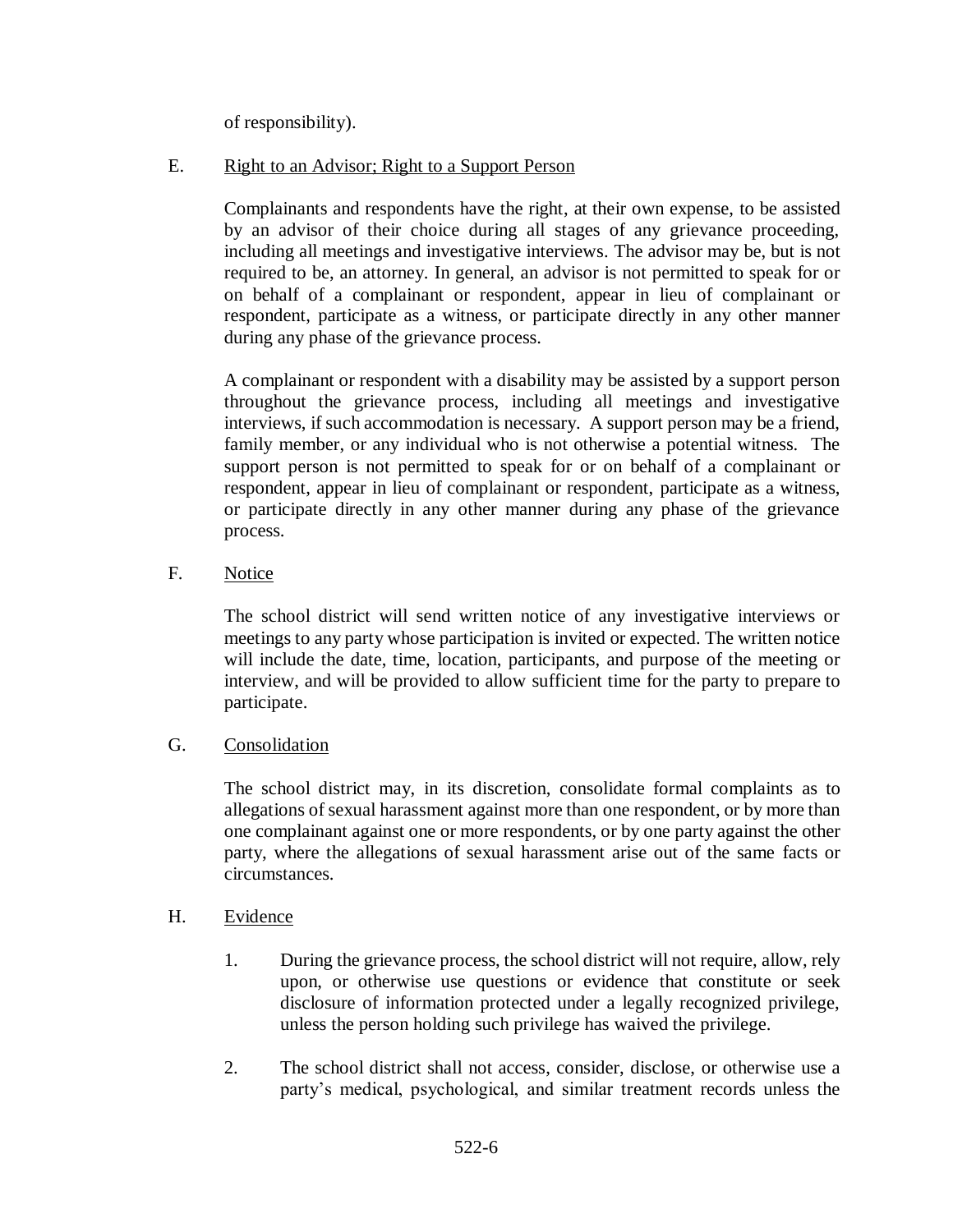school district obtains the party's voluntary, written consent.

### I. Burden of Proof

- 1. The burden of gathering evidence and the burden of proof shall remain upon the school district and not upon the parties.
- 2. The grievance process shall use a preponderance of the evidence standard (i.e. whether it is more likely than not that the respondent engaged in sexual harassment) for all formal complaints of sexual harassment, including when school district employees are respondents.

## J. Timelines

- 1. Any informal resolution process must be completed within thirty (30) calendar days following the parties' agreement to participate in such informal process.
- 2. An appeal of a determination of responsibility or of a decision dismissing a formal complaint must be received by the school district within five (5) days of the date the determination of responsibility or dismissal was provided to the parties.
- 3. Any appeal of a determination of responsibility or of a dismissal will be decided within thirty (30) calendar days of the day the appeal was received by the School District.
- 4. The school district will seek to conclude the grievance process, including any appeal, within 120 calendar days of the date the formal complaint was received by the School District.
- 5. Although the school district strives to adhere to the timelines described above, in each case, the school district may extend the time frames for good cause. Good cause may include, without limitation: the complexity of the allegations; the severity and extent of the alleged misconduct; the number of parties, witnesses, and the types of other evidence (e.g., forensic evidence) involved; the availability of the parties, advisors, witnesses, and evidence (e.g., forensic evidence); concurrent law enforcement activity; intervening school district holidays, breaks, or other closures; the need for language assistance or accommodation of disabilities; and/or other unforeseen circumstances.
- K. Potential Remedies and Disciplinary Sanctions
	- 1. The following is the range of possible remedies that the school district may provide a complainant and disciplinary sanctions that the school district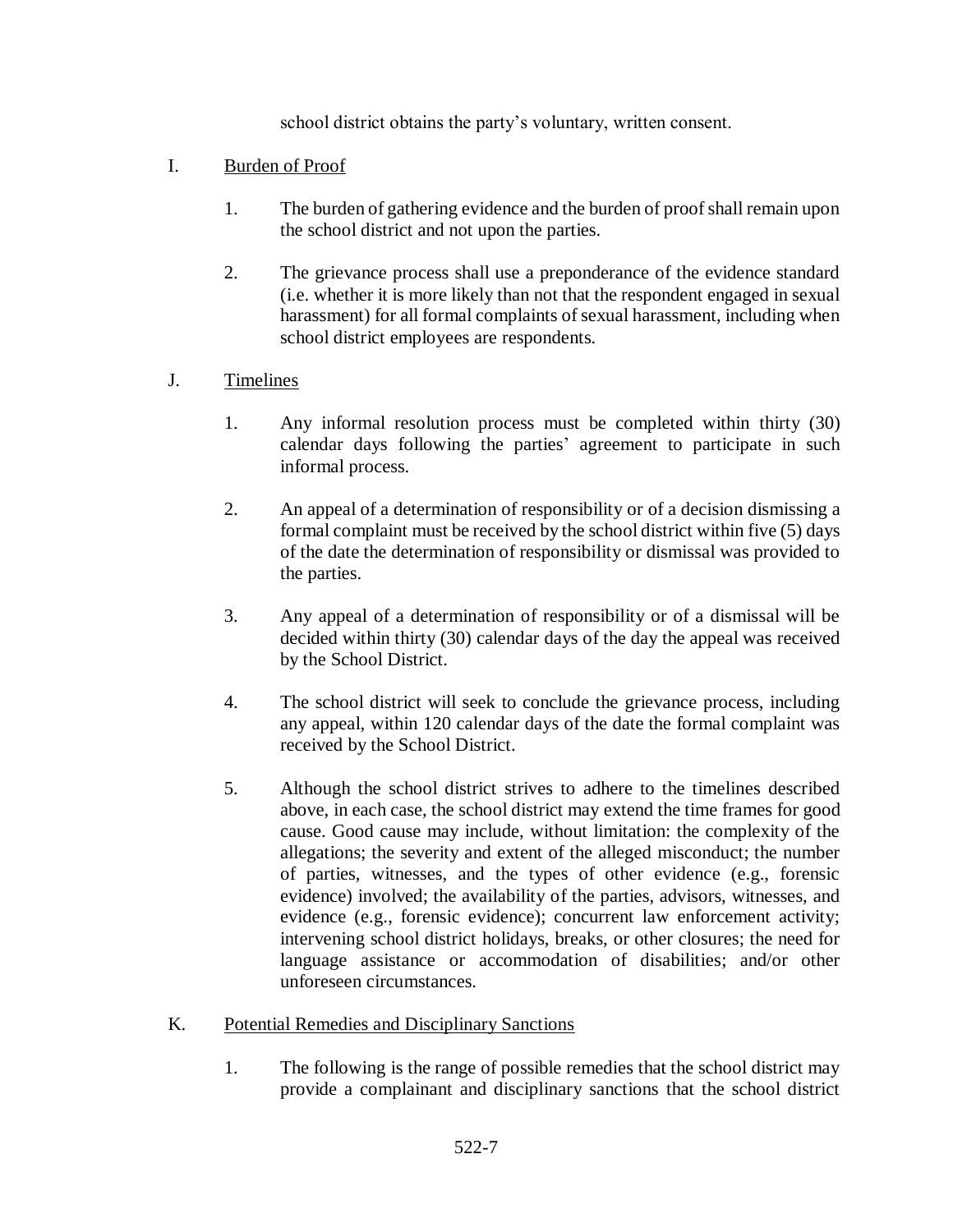might impose upon a respondent, following determination of responsibility: counseling, extensions of deadlines or other course-related adjustments, modifications of work or class schedules, mutual or unilateral restrictions on contact between the parties, changes in work locations, leaves of absence, monitoring of certain areas of the school district buildings or property, warning, suspension, exclusion, expulsion, transfer, remediation, termination, or discharge.

2. If the Decision-maker determines a student-respondent is responsible for violating this policy, the Decision-maker will recommend appropriate remedies, including disciplinary sanctions/consequences. The Title IX Coordinator will notify the superintendent of the recommended remedies, such that an authorized administrator can consider the recommendation(s) and implement appropriate remedies in compliance with MSBA Model Policy 506 – Student Discipline. The discipline of a student-respondent must comply with the applicable provisions of Minnesota Pupil Fair Dismissal Act, the Individuals with Disabilities Education Improvement Act (IDEA) and/or Section 504 of the Rehabilitation Act of 1972, and their respective implementing regulations.

# **IV. REPORTING PROHIBITED CONDUCT**

- A. Any student who believes they have been the victim of unlawful sex discrimination or sexual harassment, or any person (including the parent of a student) with actual knowledge of conduct which may constitute unlawful sex discrimination or sexual harassment toward a student should report the alleged acts as soon as possible to the Title IX Coordinator.
- B. Any employee of the school district who has experienced, has actual knowledge of, or has witnessed unlawful sex discrimination, including sexual harassment, or who otherwise becomes aware of unlawful sex discrimination, including sexual harassment, must promptly report the allegations to the Title IX Coordinator without screening or investigating the report or allegations.
- C. A report of unlawful sex discrimination or sexual harassment may be made at any time, including during non-business hours, and may be made in person, by mail, by telephone, or by e-mail using the Title IX Coordinator's contact information. A report may also be made by any other means that results in the Title IX Coordinator receiving the person's verbal or written report.
- D. Sexual harassment may constitute both a violation of this policy and criminal law. To the extent the alleged conduct may constitute a crime, the School District may report the alleged conduct to law enforcement authorities. The school district encourages complainants to report criminal behavior to the police immediately.

### **V. INITIAL RESPONSE AND ASSESSMENT BY THE TITLE IX COORDINATOR**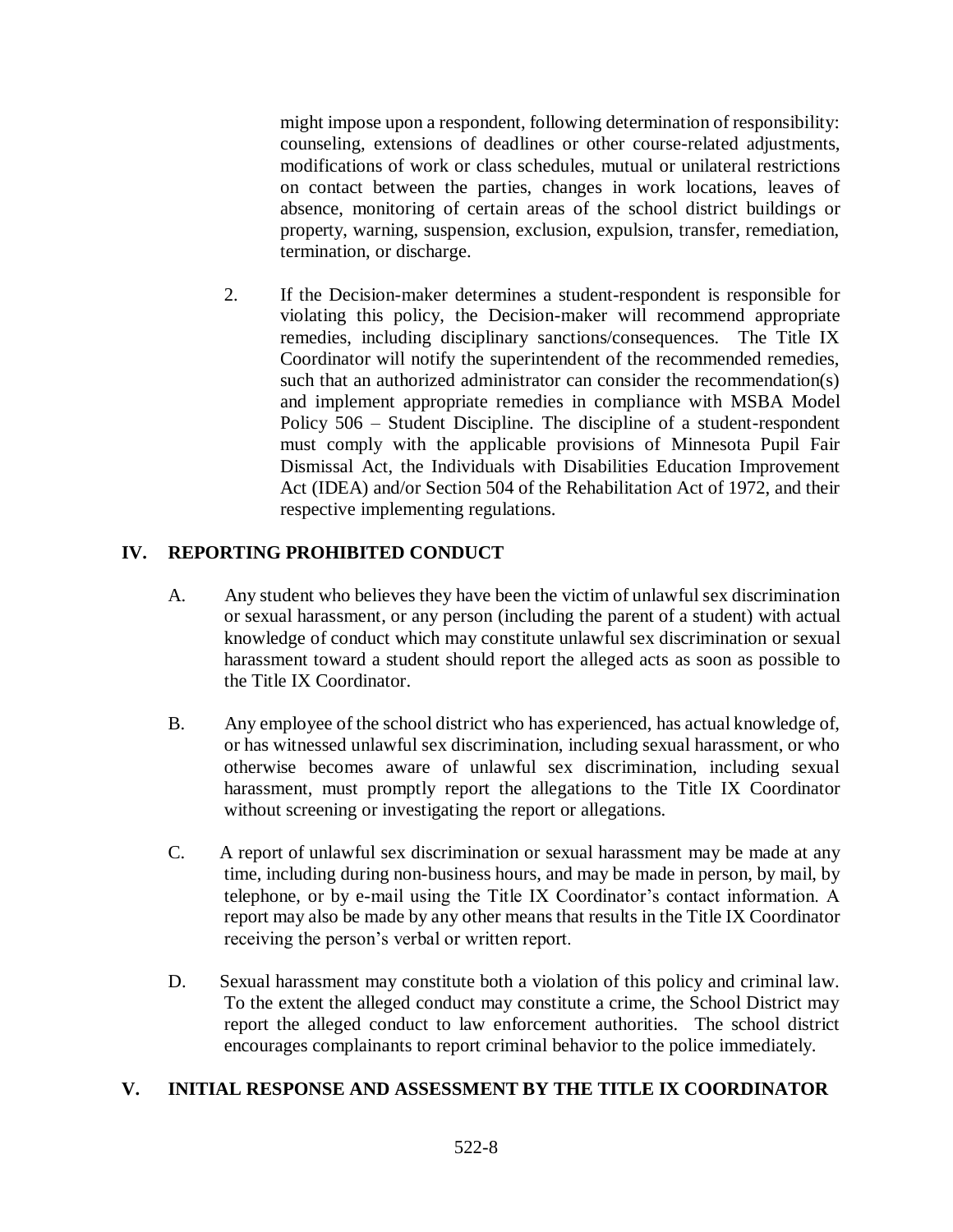- A. When the Title IX Coordinator receives a report, the Title IX Coordinator shall promptly contact the complainant confidentially to discuss the availability of supportive measures, consider the complainant's wishes with respect to supportive measures, inform the complainant of the availability of supportive measures with or without the filing of a formal complaint, and explain to the complainant the process for filling a formal complaint.
- B. The school district will offer supportive measures to the complainant whether or not the complainant decides to make a formal complaint. The school district must maintain as confidential any supportive measures provided to the complainant or respondent, to the extent that maintaining such confidentiality would not impair the school district's ability to provide the supportive measures. The Title IX Coordinator is responsible for coordinating the effective implementation of supportive measures.
- C. If the complainant does not wish to file a formal complaint, the allegations will not be investigated by the school district unless the Title IX Coordinator determines that signing a formal complaint to initiate an investigation over the complainant's wishes is not clearly unreasonable in light of the known circumstances.
- D. Upon receipt of a formal complaint, the school district must provide written notice of the formal complaint to the known parties with sufficient time to prepare a response before any initial interview. This written notice must contain:
	- 1. The allegations of sexual harassment, including sufficient details known at the time, the identities of the parties involved in the incident (if known), the conduct allegedly constituting sexual harassment, and the date and location of the alleged incident, if known;
	- 2. A statement that the respondent is presumed not responsible for the alleged conduct and that a determination regarding responsibility will be made at the conclusion of the grievance process;
	- 3. A statement explaining that the parties may have an advisor of their choice, who may be, but is not required to be, an attorney;
	- 4. A statement that the parties may inspect and review evidence gathered pursuant to this policy;
	- 5. A statement informing the parties of any code of conduct provision that prohibits knowingly making false statements or knowingly submitting false information; and
	- 6. A copy of this policy.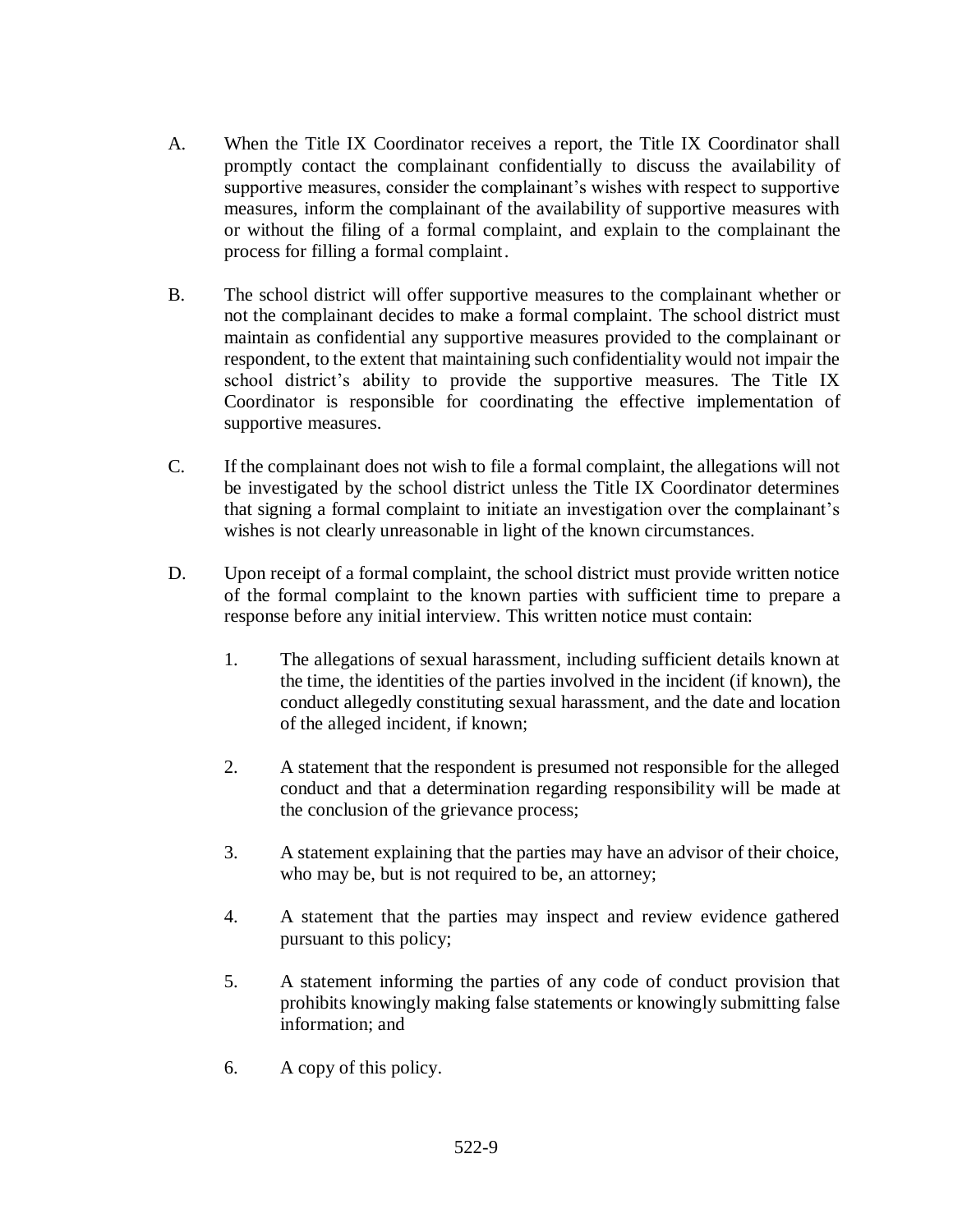### **VI. STATUS OF RESPONDENT DURING PENDENCY OF FORMAL COMPLAINT**

#### A. Emergency Removal of a Student

- 1. The school district may remove a student-respondent from an education program or activity of the school district on an emergency basis before a determination regarding responsibility is made if:
	- a. The school district undertakes an individualized safety and risk analysis;
	- b. The school district determines that an immediate threat to the physical health or safety of any student or other individual arising from the allegations of sexual harassment justifies removal of the student-respondent; and
	- c. The school district determines the student-respondent poses such a threat, it will so notify the student-respondent and the studentrespondent will have an opportunity to challenge the decision immediately following the removal. In determining whether to impose emergency removal measures, the Title IX Coordinator shall consult related school district policies, including MSBA Model Policy 506 – Student Discipline. The school district must take into consideration applicable requirements of the Individuals with Disabilities Education Act and Section 504 of the Rehabilitation Act of 1973, prior to removing a special education student or Section 504 student on an emergency basis.

### B. Employee Administrative Leave

The school district may place a non-student employee on administrative leave during the pendency of the grievance process of a formal complaint. Such leave will typically be paid leave unless circumstances justify unpaid leave in compliance with legal requirements. The school district must take into consideration applicable requirements of Section 504 of the Rehabilitation Act of 1973 and the Americans with Disabilities Act prior to removing an individual with a qualifying disability.

### **VII. INFORMAL RESOLUTION OF A FORMAL COMPLAINT**

- A. At any time prior to reaching a determination of responsibility, informal resolution may be offered and facilitated by the school district at the school district's discretion, but only after a formal complaint has been received by the school district.
- B. The school district may not require as a condition of enrollment or continued enrollment, or of employment or continued employment, or enjoyment of any other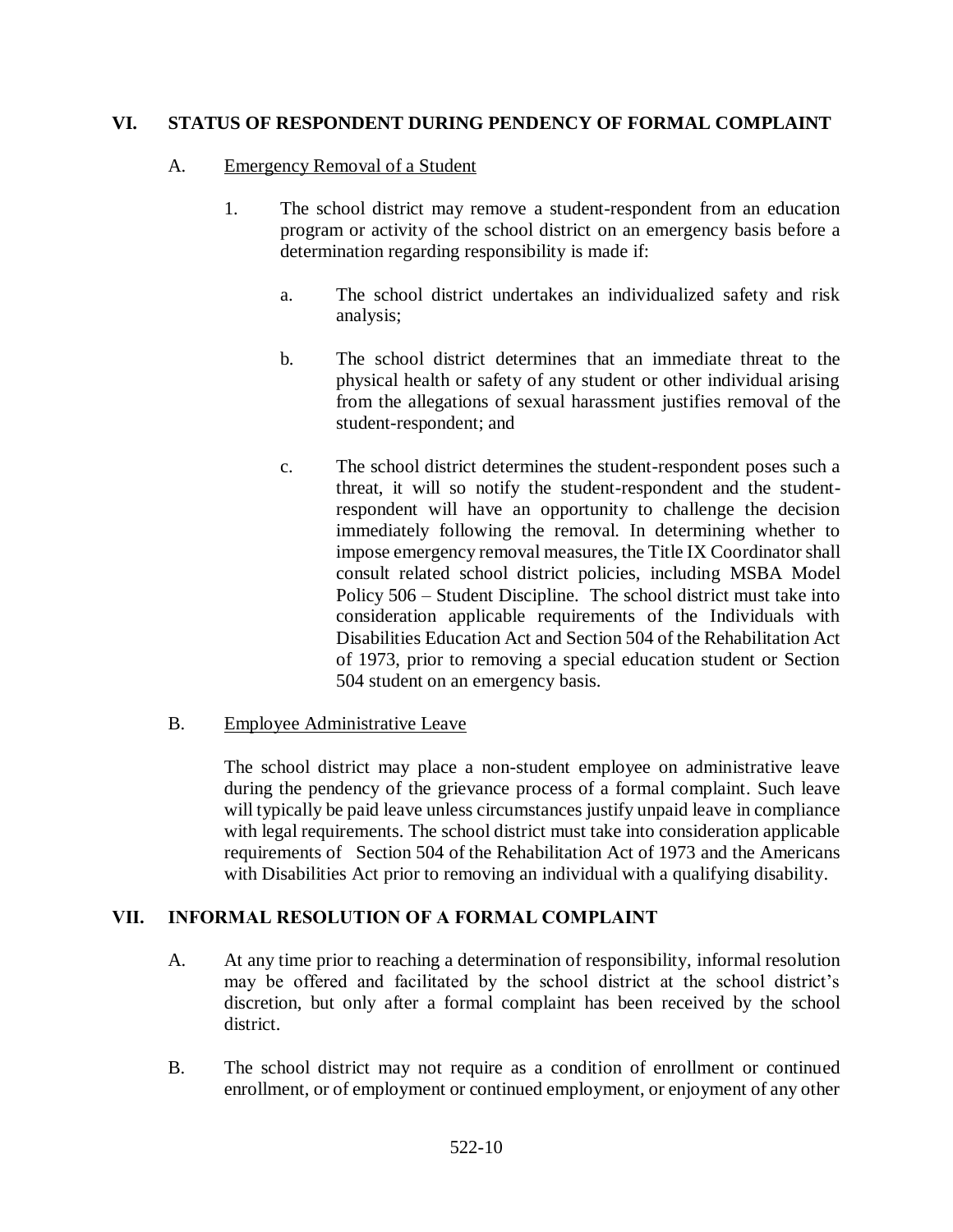right, waiver of the right to a formal investigation and adjudication of formal complaints of sexual harassment.

- C. The informal resolution process may not be used to resolve allegations that a school district employee sexually harassed a student.
- D. The school district will not facilitate an informal resolution process without both parties' agreement, and will obtain their voluntary, written consent. The school district will provide to the parties a written notice disclosing the allegations, the requirements of the informal resolution process including the circumstances under which it precludes the parties from resuming a formal complaint arising from the same allegations, the parties' right to withdraw from the informal resolution process, and any consequences resulting from participating in the informal resolution process, including the records that will be maintained or could be shared.
- E. At any time prior to agreeing to a resolution, any party has the right to withdraw from the informal resolution process and resume the grievance process with respect to the formal complaint.

# **VIII. DISMISSAL OF A FORMAL COMPLAINT**

- A. Under federal law, the school district must dismiss a Title IX complaint, or a portion thereof, if the conduct alleged in a formal complaint or a portion thereof:
	- 1. Would not meet the definition of sexual harassment, even if proven;
	- 2. Did not occur in the school district's education program or activity; or
	- 3. Did not occur against a person in the United States.
- B. The school district may, in its discretion, dismiss a formal complaint or allegations therein if:
	- 1. The complainant informs the Title IX Coordinator in writing that the complainant desires to withdraw the formal complaint or allegations therein;
	- 2. The respondent is no longer enrolled or employed by the school district; or
	- 3. Specific circumstances prevent the school district from gathering sufficient evidence to reach a determination.
- C. The school district shall provide written notice to both parties of a dismissal. The notice must include the reasons for the dismissal.
- D. Dismissal of a formal complaint or a portion thereof does not preclude the school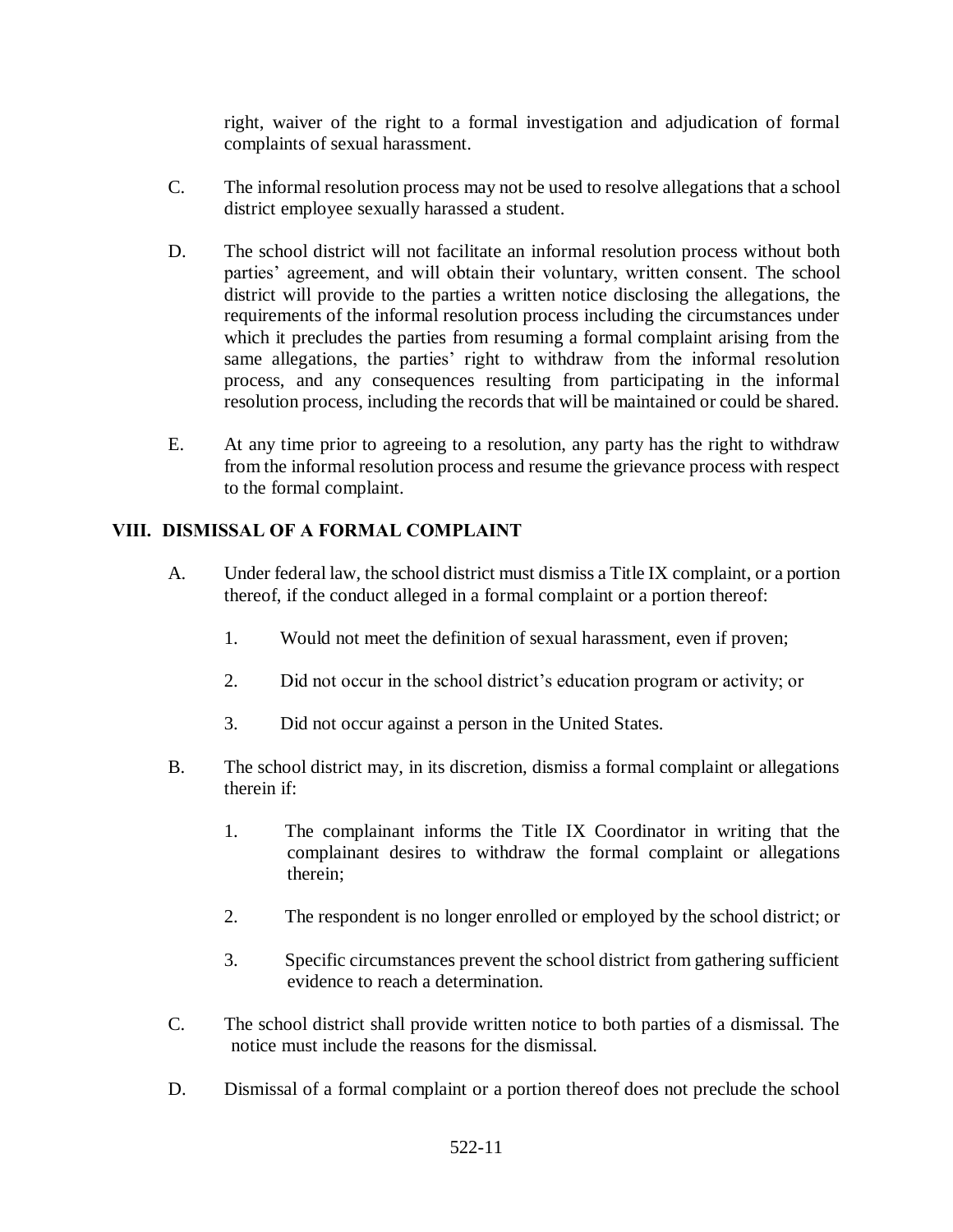district from addressing the underlying conduct in any manner that the school district deems appropriate.

# **IX. INVESTIGATION OF A FORMAL COMPLAINT**

- A. If a formal complaint is received by the School District, the school district will assign or designate an Investigator to investigate the allegations set forth in the formal complaint.
- B. If during the course of the investigation the school district decides to investigate any allegations about the complainant or respondent that were not included in the written notice of a formal complaint provided to the parties, the school district must provide notice of the additional allegations to the known parties.
- C. When a party's participation is invited or expected in an investigative interview, the Investigator will coordinate with the Title IX Coordinator to provide written notice to the party of the date, time, location, participants, and purposes of the investigative interview with sufficient time for the party to prepare.
- D. During the investigation, the Investigator must provide the parties with an equal opportunity to present witnesses for interviews, including fact witnesses and expert witnesses, and other inculpatory and exculpatory evidence.
- E. Prior to the completion of the investigative report, the Investigator, through the Title IX Coordinator, will provide the parties and their advisors (if any) with an equal opportunity to inspect and review any evidence directly related to the allegations. The evidence shall be provided in electronic format or hard copy and shall include all relevant evidence, evidence upon which the school district does not intend to rely in reaching a determination regarding responsibility, and any inculpatory or exculpatory evidence whether obtained from a party or another source. The parties will have ten (10) days to submit a written response, which the Investigator will consider prior to completion of the investigative report.
- F. The Investigator will prepare a written investigative report that fairly summarizes the relevant evidence. The investigative report may include credibility determinations that are not based on a person's status as a complainant, respondent or witness. The school district will send the parties and their advisors (if any) a copy of the report in electronic format or hard copy, for their review and written response at least ten (10) days prior to a determination of responsibility.

# **X. DETERMINATION REGARDING RESPONSIBILITY**

A. After the school district has sent the investigative report to both parties and before the school district has reached a determination regarding responsibility, the Decision-maker must afford each party the opportunity to submit written, relevant questions that a party wants asked of any party or witness.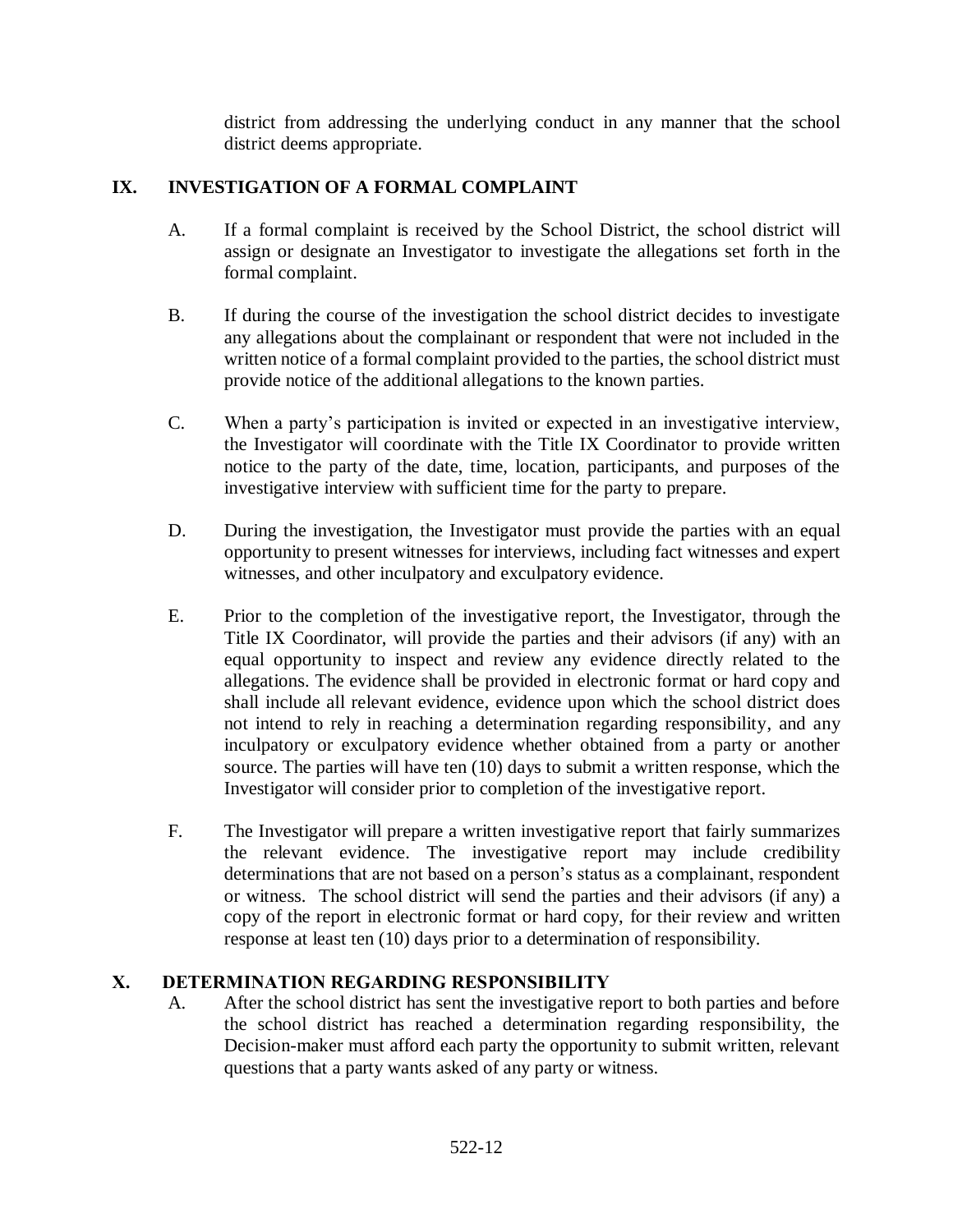- B. The Decision-maker must provide the relevant questions submitted by the parties to the other parties or witnesses to whom the questions are offered, and then provide each party with the answers, and allow for additional, limited follow-up questions from each party.
- C. The Decision-maker must explain to the party proposing the questions any decision to exclude a question as not relevant.
- D. When the exchange of questions and answers has concluded, the Decision-maker must issue a written determination regarding responsibility that applies the preponderance of the evidence standard to the facts and circumstances of the formal complaint. The written determination of responsibility must include the following:
	- 1. Identification of the allegations potentially constituting sexual harassment;
	- 2. A description of the procedural steps taken from the receipt of the formal complaint through the determination, including any notifications to the parties, interviews with parties and witnesses, site visits, and methods used to gather other evidence;
	- 3. Findings of fact supporting the determination;
	- 4. Conclusions regarding the application of the school district's code of conduct to the facts;
	- 5. A statement of, and rationale for, the result as to each allegation, including a determination regarding responsibility, any disciplinary sanctions the school district imposes on the respondent, and whether remedies designed to restore or preserve equal access to the recipient's education program or activity will be provided by the school district to the complainant; and
	- 6. The school district's procedures and permissible bases for the complainant and respondent to appeal and the date by which an appeal must be made.
- E. In determining appropriate disciplinary sanctions, the Decision-maker should consider the surrounding circumstances, the nature of the behavior, past incidents or past or continuing patterns of behavior, the relationships between the parties involved, and the context in which the alleged incident occurred.
- F. The written determination of responsibility must be provided to the parties simultaneously.
- G. The Title IX Coordinator is responsible for the effective implementation of any remedies.
- H. The determination regarding responsibility becomes final either on the date that the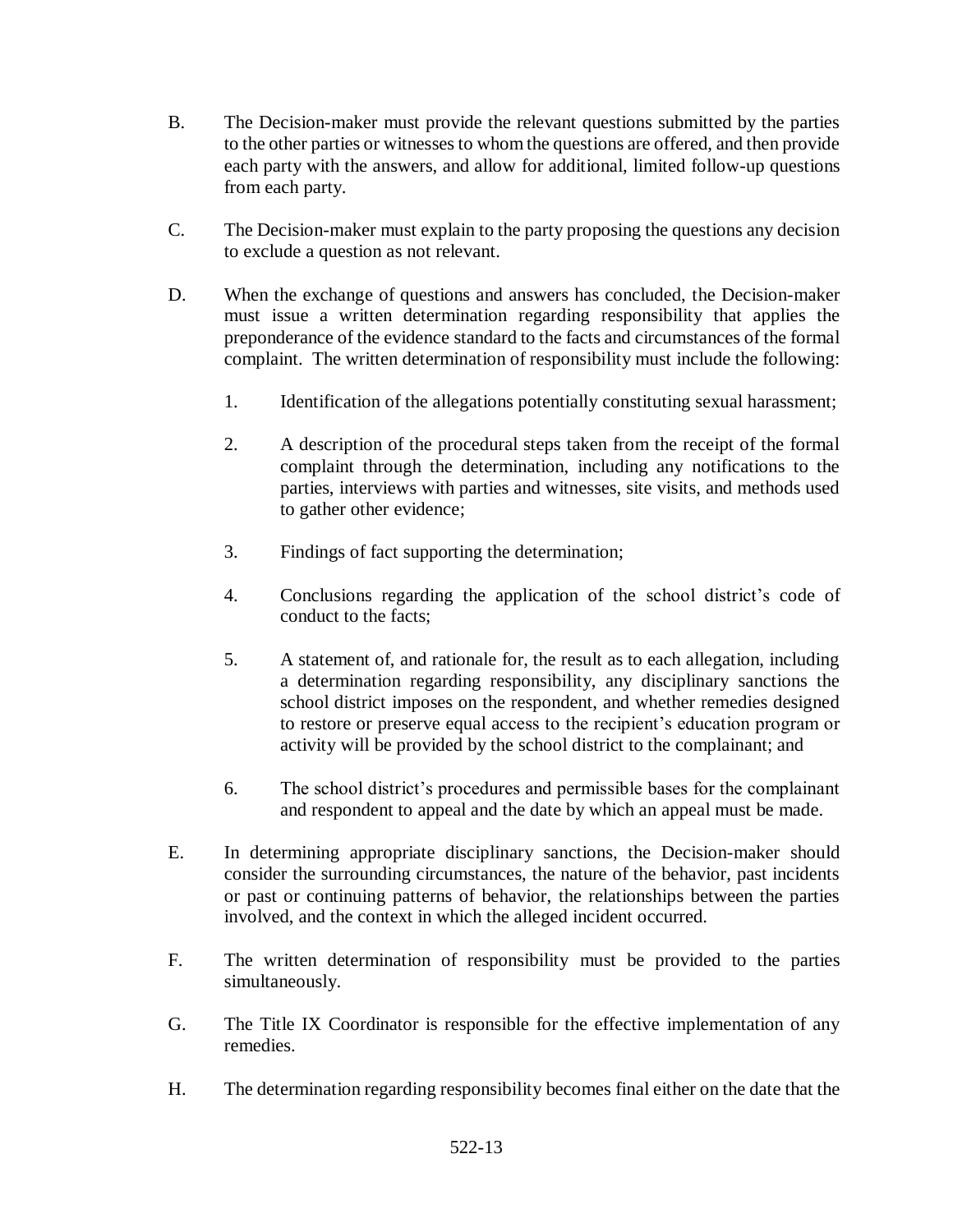school district provides the parties with the written determination of the result of the appeal, if an appeal is filed, or if an appeal is not filed, the date on which an appeal would no longer be considered timely.

## **XI. APPEALS**

- A. The school district shall offer the parties an opportunity to appeal a determination regarding responsibility or the school district's dismissal of a formal complaint or any allegations therein, on the following bases:
	- 1. A procedural irregularity that affected the outcome of the matter (e.g., a material deviation from established procedures);
	- 2. New evidence that was not reasonably available at the time the determination regarding responsibility or dismissal was made, that could affect the outcome of the matter; and
	- 3. The Title IX Coordinator, Investigator, or Decision-maker had a conflict of interest or bias for or against complainants or respondents generally or the individual complainant or respondent that affected the outcome of the matter.
- B. If notice of an appeal is timely received by the school district, the school district will notify the parties in writing of the receipt of the appeal, assign or designate the Appellate Decision-maker, and give the parties a reasonable, equal opportunity to submit a written statement in support of, or challenging, the outcome.
- C. After reviewing the parties' written statements, the Appellate Decision-maker must issue a written decision describing the result of the appeal and the rationale for the result.
- D. The written decision describing the result of the appeal must be provided simultaneously to the parties.
- E. The decision of the Appellate Decision-maker is final. No further review beyond the appeal is permitted.

### **XII. RETALIATION PROHIBITED**

A. Neither the school district nor any other person may intimidate, threaten, coerce, or discriminate against any individual for the purpose of interfering with any right or privilege secured by Title IX, its implementing regulations, or this policy, or because the individual made a report or complaint, testified, assisted, or participated or refused to participate in any manner in an investigation, proceeding, or hearing under this policy. Intimidation, threats, coercion, or discrimination, including charges against an individual for code of conduct violations that do not involve sex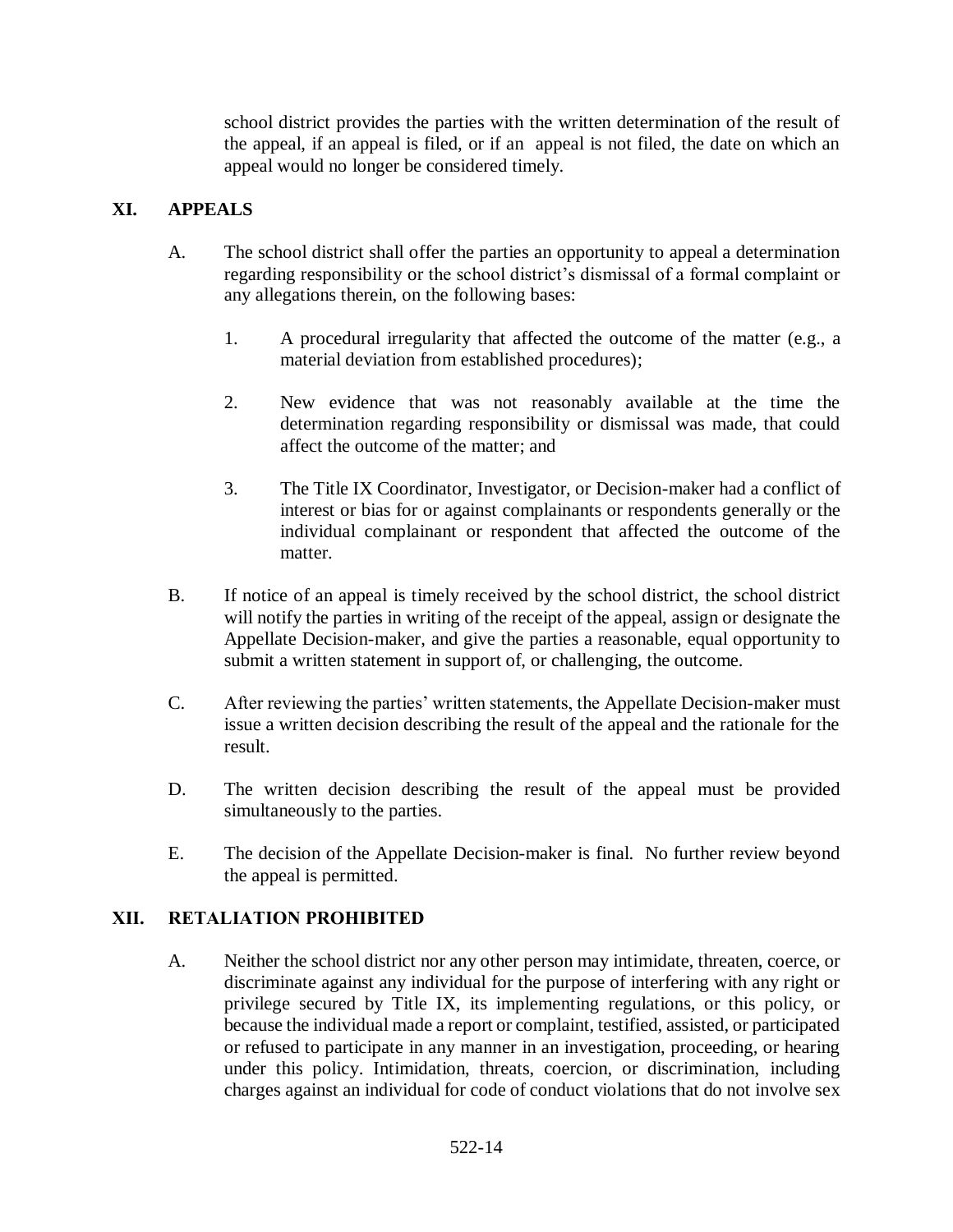discrimination or sexual harassment, but arise out of the same facts or circumstances as a report or complaint of sex discrimination, or a report or formal complaint of sexual harassment, for the purpose of interfering with any right or privilege secured by Title IX, its implementing regulations, or this policy, constitutes retaliation. Retaliation against a person for making a report of sexual harassment, filing a formal complaint, or participating in an investigation, constitutes a violation of this policy that can result in the imposition of disciplinary sanctions/consequences and/or other appropriate remedies.

- B. Any person may submit a report or formal complaint alleging retaliation in the manner described in this policy and it will be addressed in the same manner as other complaints of sexual harassment or sex discrimination.
- C. Charging an individual with violation of school district policies for making a materially false statement in bad faith in the course of a grievance proceeding under this policy shall not constitute retaliation, provided, however, that a determination regarding responsibility, alone, is not sufficient to conclude that any party made a materially false statement in bad faith.

## **XIII. TRAINING**

- A. The school district shall ensure that Title IX Personnel receive appropriate training. The training shall include instruction on:
	- 1. The Title IX definition of sexual harassment;
	- 2. The scope of the school district's education program or activity;
	- 3. How to conduct an investigation and grievance process, appeals, and informal resolution processes, as applicable;
	- 4. How to serve impartially, including by avoiding prejudgment of the facts at issue, conflicts of interest, and bias;
	- 5. For Decision-makers, training on issues of relevance of questions and evidence, including when questions and evidence about the complainant's prior sexual behavior are not relevant; and
	- 6. For Investigators, training on issues of relevance, including the creation of an investigative report that fairly summarizes relevant evidence.
- B. The training materials will not rely on sex stereotypes and must promote impartial investigations and adjudications of formal complaints.
- C. Materials used to train Title IX Personnel must be posted on the school district's website. If the school district does not have a website, it must make the training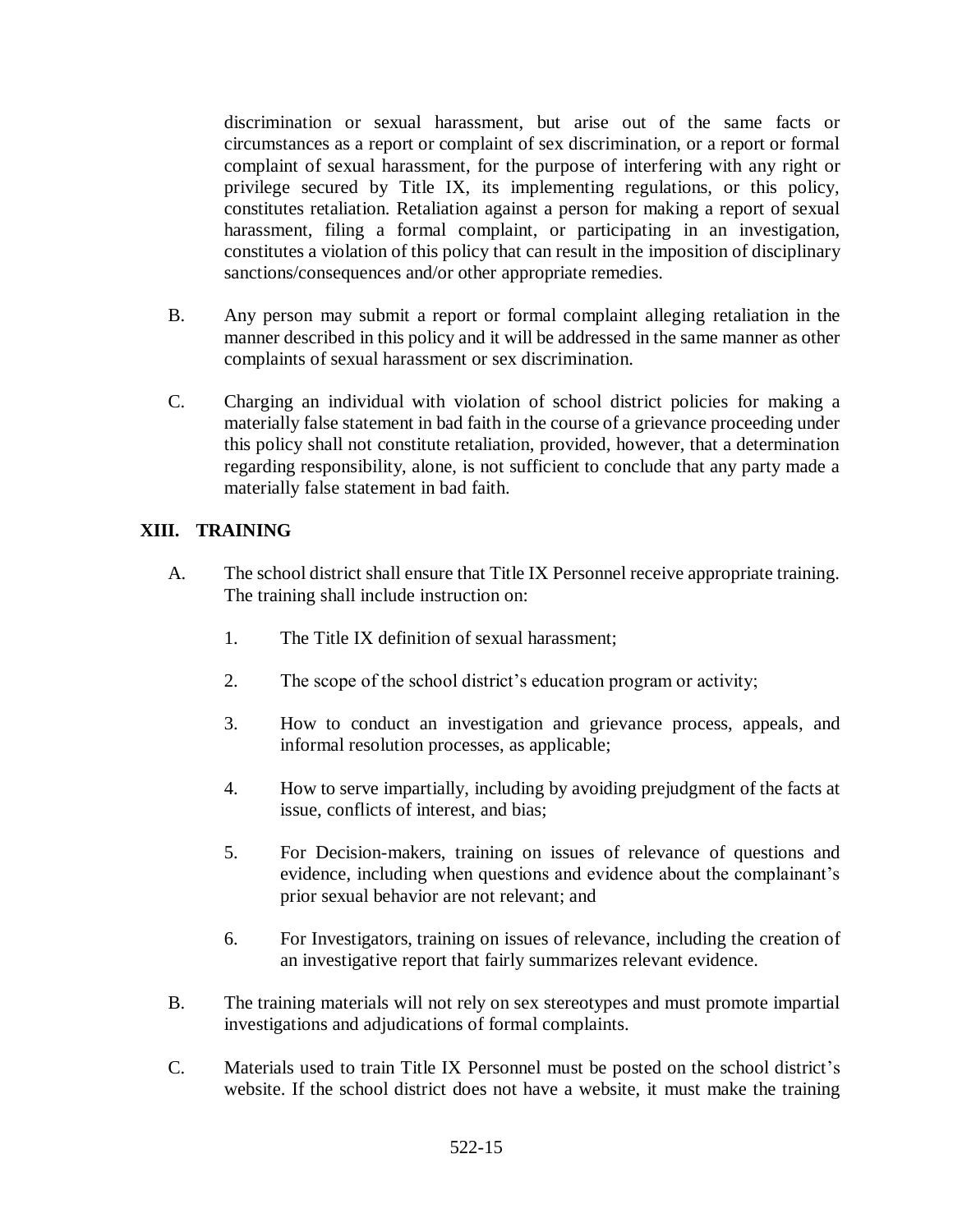materials available for public inspection upon request.

#### **XIV. DISSEMINATION OF POLICY**

- A. This policy shall be made available to all students, parents/guardians of students, school district employee, and employee unions.
- B. The school district shall conspicuously post the name of the Title IX Coordinator, including office address, telephone number, and work e-mail address on its website and in each handbook that it makes available to parents, employees, students, unions, or applicants.
- C. The school district must provide applicants for admission and employment, students, parents or legal guardians of secondary school students, employees, and all unions holding collective bargaining agreements with the school district, with the following:
	- 1. The name or title, office address, electronic mail address, and telephone number of the Title IX Coordinator;
	- 2. Notice that the school district does not discriminate on the basis of sex in the education program or activity that it operates, and that it is required by Title IX not to discriminate in such a manner;
	- 3. A statement that the requirement not to discriminate in the education program or activity extends to admission and employment, and that inquiries about the application of Title IX may be referred to the Title IX Coordinator, to the Assistant Secretary for Civil Rights of the United States Department of Education, or both; and
	- 4. Notice of the school district's grievance procedures and grievance process contained in this policy, including how to report or file a complaint of sex discrimination, how to report or file a formal complaint of sexual harassment, and how the school district will respond.

### **XV. RECORDKEEPING**

- A. The school district must create, and maintain for a period of seven calendar years, records of any actions, including any supportive measures, taken in response to a report or formal complaint of sexual harassment. In each instance, the school district must document:
	- 1. The basis for the school district's conclusion that its response to the report or formal complaint was not deliberately indifferent;
	- 2. The measures the school district has taken that are designed to restore or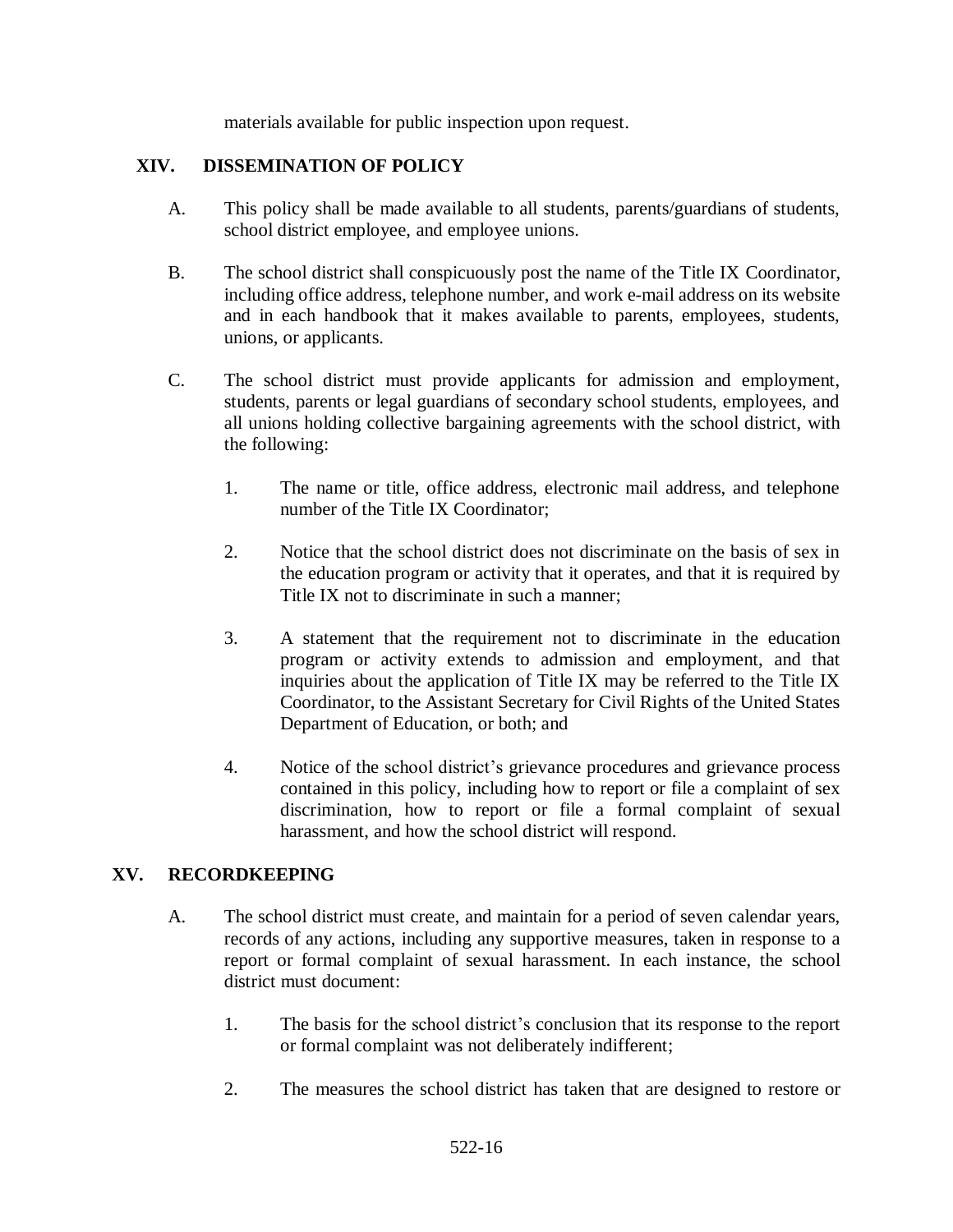preserve equal access to the school district's education program or activity; and

- 3. If the school district does not provide a complainant with supportive measures, then it must document the reasons why such a response was not clearly unreasonable in light of the known circumstances. Such a record must be maintained for a period of seven years.
- 4. The documentation of certain bases or measures does not limit the recipient in the future from providing additional explanations or detailing additional measures taken.
- B. The school district must also maintain for a period of seven calendar years records of:
	- 1. Each sexual harassment investigation including any determination regarding responsibility, any disciplinary sanctions imposed on the respondent, and any remedies provided to the complainant designed to restore or preserve equal access to the recipient's education program or activity;
	- 2. Any appeal and the result therefrom;
	- 3. Any informal resolution and the result therefrom; and
	- 4. All materials used to train Title IX Personnel.

*Legal References:* Minn. Stat. § 121A.04 (Athletic Programs; Sex Discrimination) Minn. Stat. § 121A.40 – 121A.575 (Minnesota Pupil Fair Dismissal Act) Minn. Stat. Ch. 363A (Minnesota Human Rights Act) 20 U.S.C. §§ 1681-1688 (Title IX of the Education Amendments of 1972) 34 C.F.R. Part 106 (Implementing Regulations of Title IX) 20 U.S.C § 1400, *et seq.* (Individuals with Disabilities Education Improvement Act of 2004) 29 U.S.C. § 794 (Section 504 of the Rehabilitation Act of 1973) 42 U.S.C. § 12101, *et seq.* (Americans with Disabilities Act of 1990, as amended) 20 U.S.C. § 1232g (Family Educational Rights and Privacy Act of 1974) 20 U.S.C. § 1092 *et seq.* (Jeanne Clery Disclosure of Campus Security and Campus Crime Statistics Act ("Clery Act")

*Cross References:* MSBA/MASA Model Policy 102 (Equal Educational Opportunity) MSBA/MASA Model Policy 413 (Harassment and Violence)